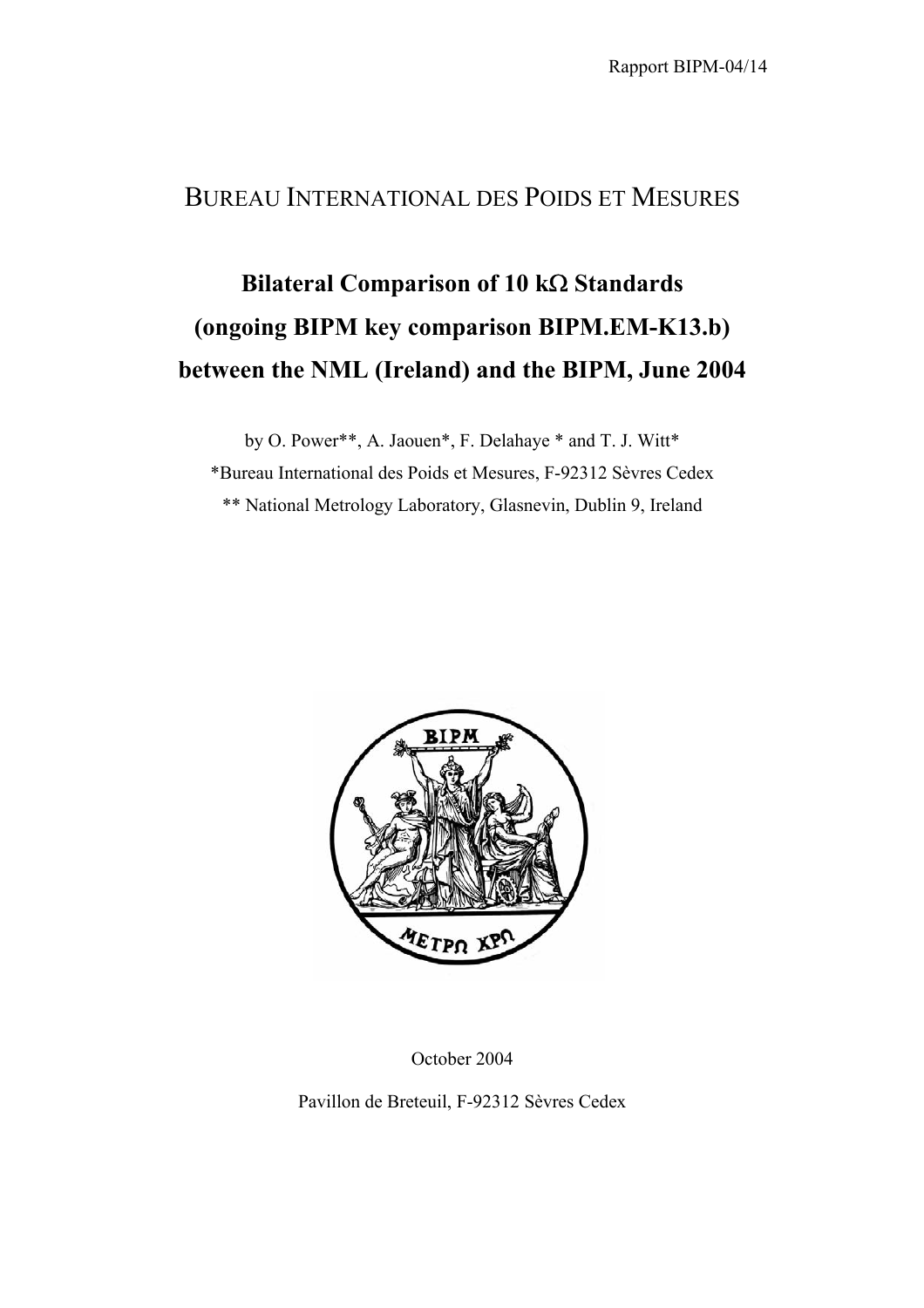## **Bilateral Comparison of 10 k**Ω **Standards (ongoing BIPM key comparison BIPM.EM-K13.b) between the NML (Ireland) and the BIPM, June 2004**

by O. Power\*\*, A. Jaouen\*, F. Delahaye \* and T. J. Witt\* \*Bureau International des Poids et Mesures, F-92312 Sèvres Cedex \*\* National Metrology Laboratory, Glasnevin, Dublin 9, Ireland

A comparison of the 10 k $\Omega$  reference standards of the BIPM and the National Metrology Laboratory (NML, Dublin, Ireland) was carried out from March to July 2004. Two BIPM 10 kΩ travelling standards, B10K10 and B10K12 were shipped to the NML by air courier. The BIPM measurements of the travelling standards were carried out by comparison with BIPM 10 kΩ reference standards using a Warshawsky bridge. The BIPM 10 kΩ reference standards are calibrated in terms of a 100  $\Omega$  reference resistor whose value is known with respect to the BIPM quantized Hall resistance (QHR) standard. The NML measurements were carried out using a current comparator resistance bridge to compare the 10 kΩ travelling standards with its 10 kΩ reference resistors. The values of the 10 kΩ reference resistors are known by extrapolation of their secular behaviour based on the results of previous comparisons with the BIPM at the 10 kΩ level. The measuring current in the 10 kΩ resistors was 0.5 mA for both laboratories. Results of all NML and BIPM measurements were corrected to 23 °C and 101 325 Pa for the dependence of the resistances of the travelling standards on ambient temperature and pressure.

Figures 1 and 2 show the measured values obtained for the two standards by the two laboratories. The BIPM values and uncertainties are calculated for the reference date, the mean date of the NML measurements (28 April 2004), from linear least-squares fits. Those of the NML are calculated from the mean of the measured values.

Table 1 lists the results and the component uncertainty contributions for the comparison NML/BIPM. Table 2 lists the uncertainties of maintenance and measuring equipment at the BIPM and Table 3 lists the uncertainties of maintenance and measuring equipment at the NML.

The following elements are listed in Table 1: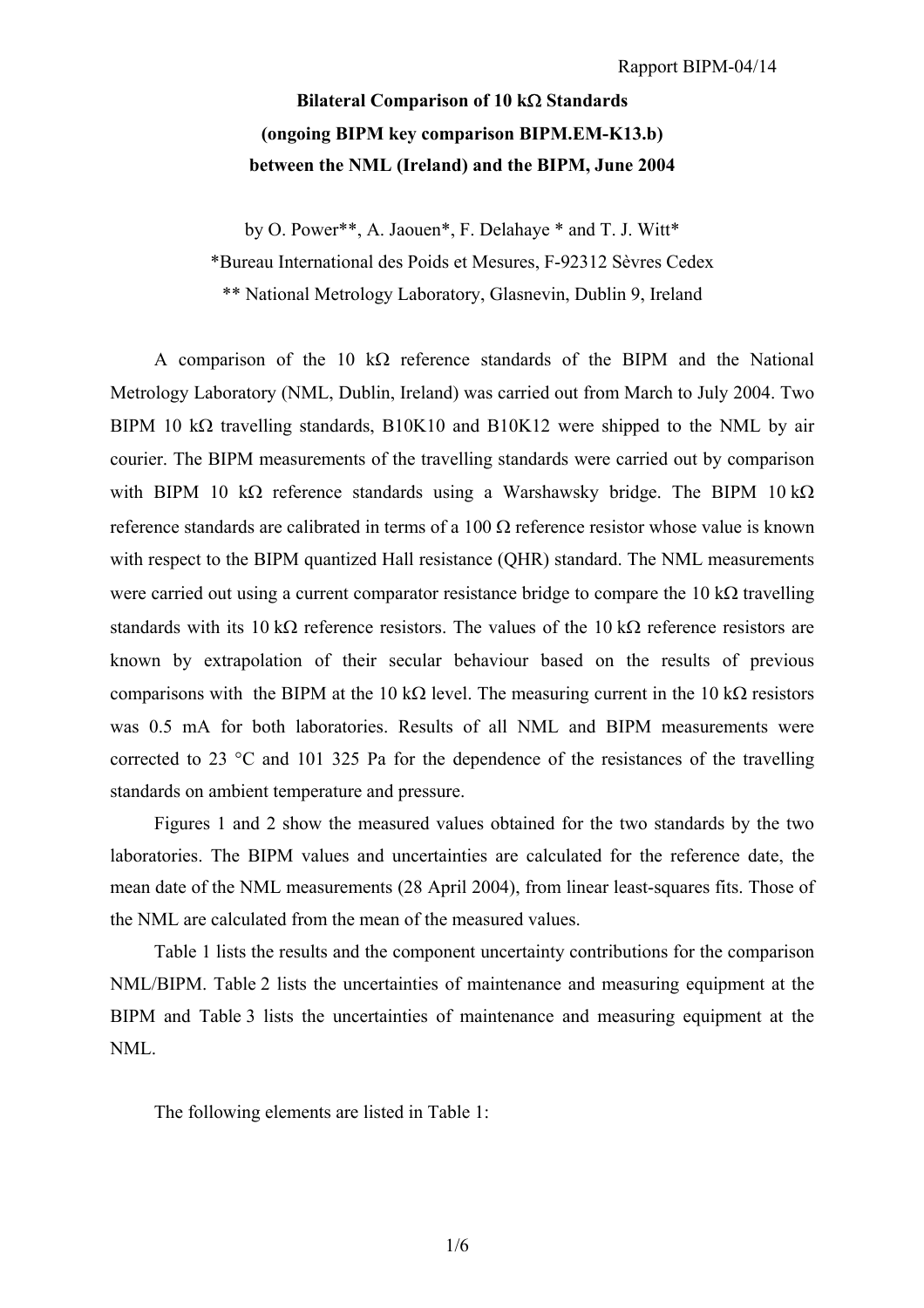(1) the mean resistance value  $R_{NML}$  of each resistor measured by the NML; (2) the Type A uncertainty due to the instability of the resistors and the measuring equipment, computed as the standard uncertainty of the mean value;

(3) the Type B uncertainty component due the measuring equipment of the NML. This uncertainty is partially correlated between the different travelling standards used for a comparison and the contributions that are completely or at least partially correlated are indicated by asterisks (\*) in Table 3;

(4-6) the corresponding quantities for the BIPM;

(7) the difference  $(R_{NML} - R_{BIPM})$  for each resistor, and (8) the clearly uncorrelated (Type A) part of the uncertainty;

(9) the result of the comparison which is the mean of the differences of the calibration results for the different standards;

the uncertainty of the transfer, estimated by two methods:

(10) the standard deviation of the mean value of the results, from the different resistors, counting only the Type A uncertainties of the individual results;

(11) the *a posteriori* uncertainty, which is the standard deviation of the mean of the two different results,  $s_M$ ;

(12) the total uncertainty of the comparison, which is the root-sum-square of the Type A and Type B uncertainties.

In Table 1, the Type A uncertainties are negligible compared to the estimated Type B uncertainties. We compare these with the *a posteriori* uncertainty estimated by the standard deviation of the mean of the results from the two travelling standards, line 11. (With only two travelling standards, the uncertainty of the standard deviation of the mean is comparable to the value of the standard deviation of the mean itself.) If the *a posteriori* uncertainty is significantly different from the Type A uncertainty, as is the case here, we assume either that a standard has changed in an unusual way (but the BIPM measurement results before and after transporting the travelling standards, Figure 1 and Figure 2, show no evidence of this) or that some factors listed in the Type B uncertainty budget for the NML can give rise to residual errors that differ among the travelling standards. The correlations between the Type B uncertainties when measuring different standards are unknown. As usual, the larger of the two uncertainties, here the *a posteriori* uncertainty, is retained to evaluate the total comparison uncertainty.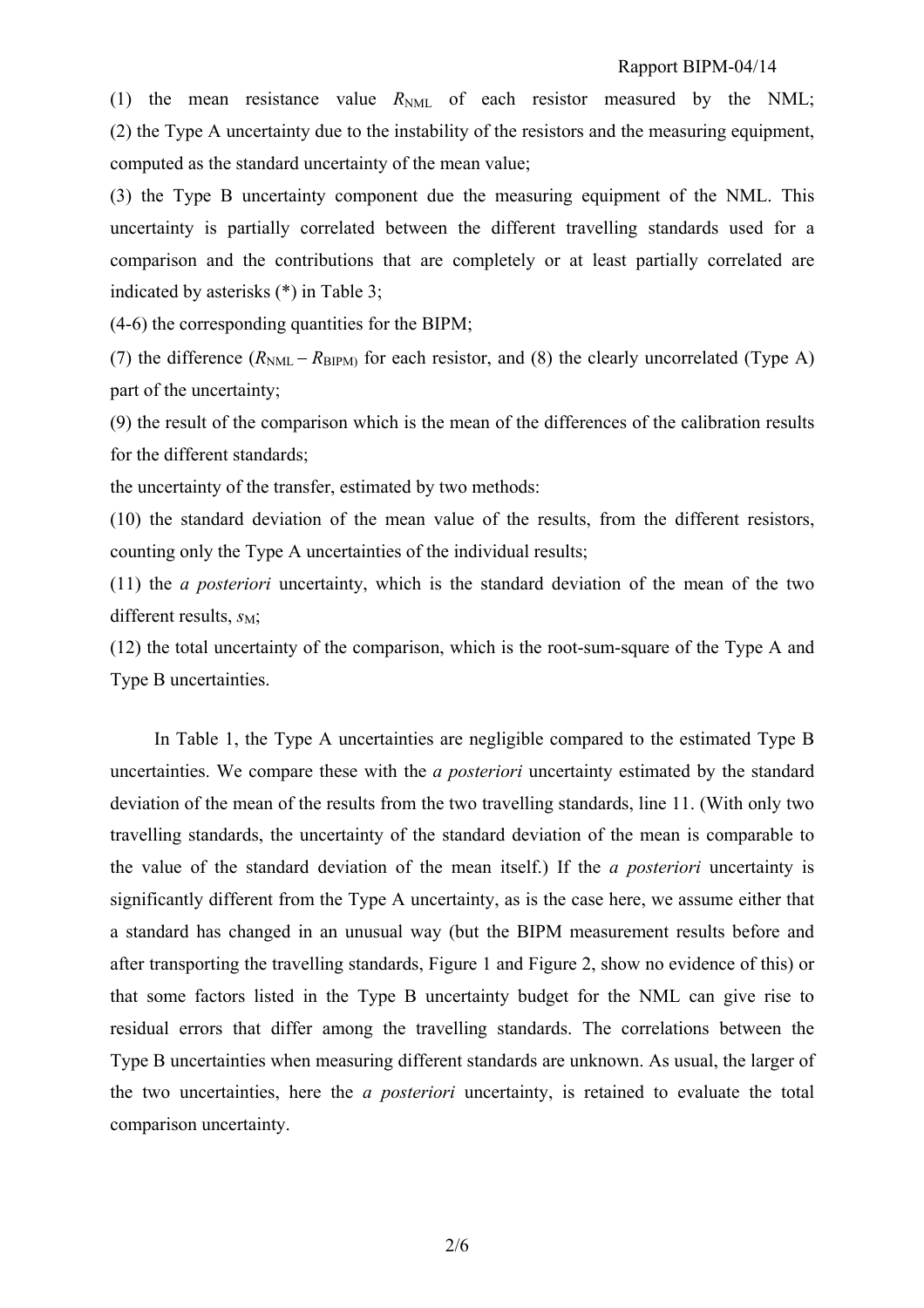The final results of the comparison are presented as the difference between the value assigned to a 10 k $\Omega$  standard by each laboratory. The difference between the value assigned by the NML at the NML,  $R_{NML}$ , and that assigned by the BIPM at the BIPM,  $R_{\text{BIPM}}$ , for the reference date is

$$
R_{\text{NML}} - R_{\text{BIPM}} = 0.28 \text{ m}\Omega
$$
;  $u_c = 5.9 \text{ m}\Omega$  on 2004/04/28,

where  $u_c$  is the combined Type A and Type B standard uncertainty from both laboratories.

This is a most satisfactory result. The difference between the values assigned to the travelling standards by the two laboratories is much less than the standard uncertainty associated with the difference.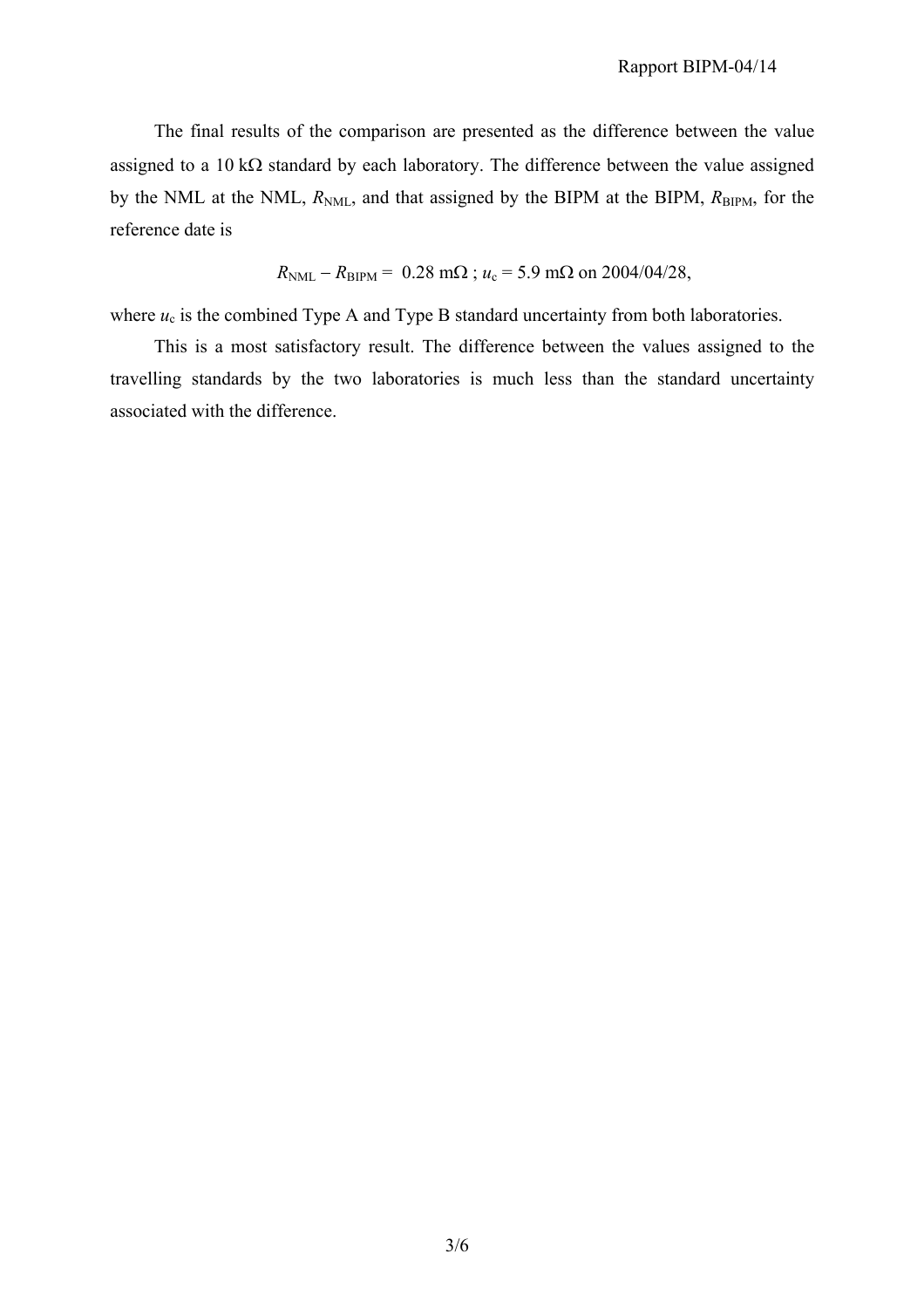

Figure 1. Relative deviation from the nominal 10 k $\Omega$  value of the resistance of B10K10 vs time: a linear least-squares fit (LS) to the BIPM measurements and the mean of the NML measurements.



Figure 2. Relative deviation from the nominal 10 k $\Omega$  value of the resistance of B10K12 vs time: a linear least-squares fit (LS) to the BIPM measurements and the mean of the NML measurements.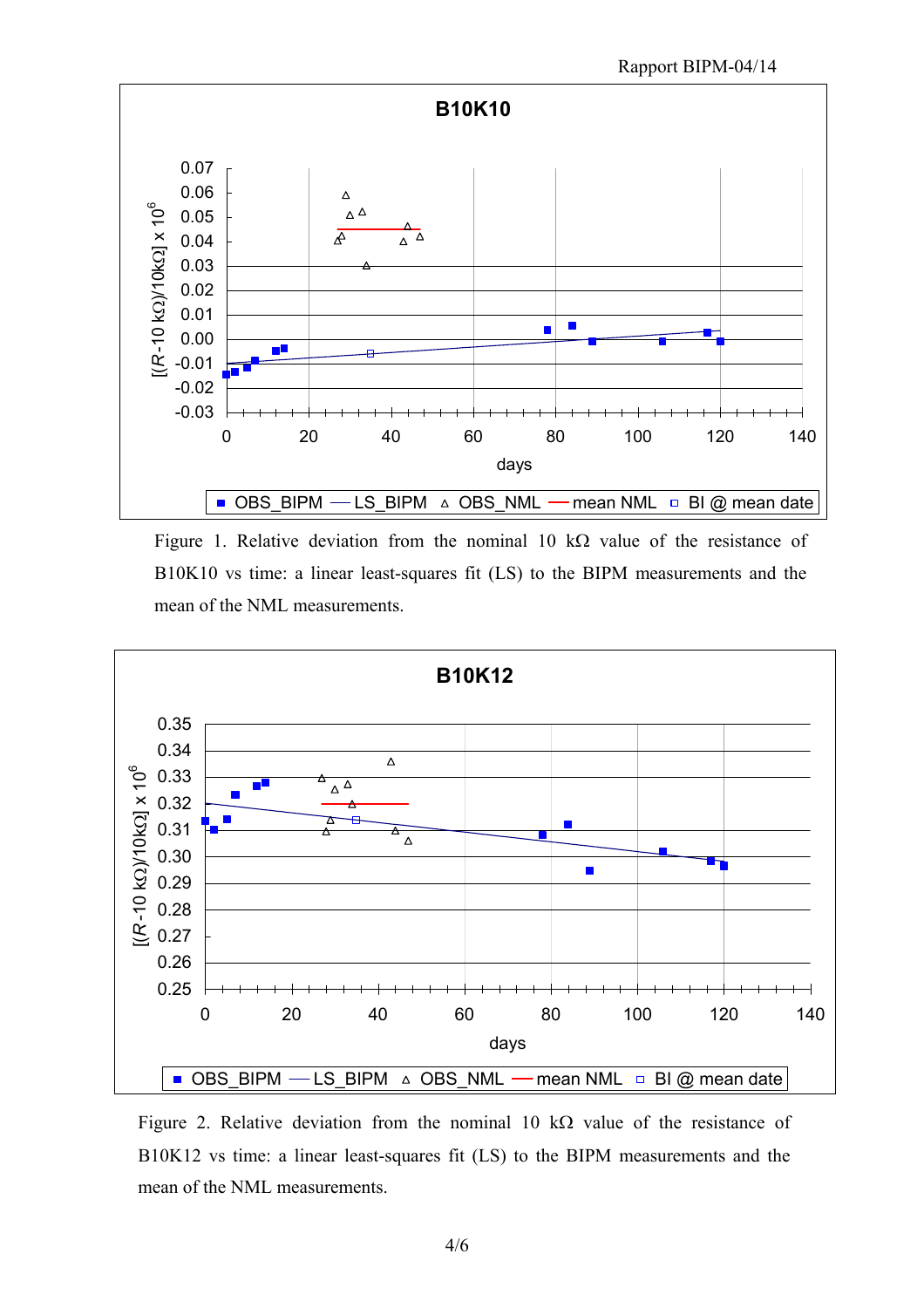Table 1. Results of the NML/BIPM bilateral comparison of 10 kΩ standards using two BIPM travelling standards: mean date 28 April 2004. Uncertainties are  $1\sigma$  estimates. The combined type-A uncertainty is  $w = [r^2 + t^2]^{1/2}$ , the expected transfer uncertainty is  $x' = [w_{10}^2 + w_{12}^2]^{1/2}/2$  and the total combined uncertainty is  $y = [s^2 + u^2 + x^2]^{1/2}$ .

|                |             |                                                        | <b>B10K10</b> | <b>B10K12</b>            |              |
|----------------|-------------|--------------------------------------------------------|---------------|--------------------------|--------------|
| 1              | <b>NML</b>  | $(R-10\,000\,\Omega)/m\Omega$                          | 0.448         | 3.198                    |              |
| $\overline{2}$ |             | type-A uncertainty/ $m\Omega$                          | 0.028         | 0.035                    | $\mathbf{r}$ |
| 3              |             | type-B uncertainty/ $m\Omega$                          | 5.9           |                          | S            |
| $\overline{4}$ | <b>BIPM</b> | $(R-10\ 000\ \Omega)/m\Omega$                          | $-0.060$      | 3.138                    |              |
| 5              |             | type-A uncertainty/ $m\Omega$                          | 0.01          | 0.02                     | t.           |
| 6              |             | type-B uncertainty/ $m\Omega$                          |               | 0.15<br>$\boldsymbol{u}$ |              |
| 7              |             | $(R_{\text{NML}} - R_{\text{BIPM}})/m\Omega$           | 0.508         | 0.060                    |              |
| 8              |             | combined type-A uncertainty/ $m\Omega$                 | 0.030         | 0.040                    | $\mathcal W$ |
| 9              |             | $\langle R_{\rm NML} - R_{\rm BIPM} \rangle / m\Omega$ |               | 0.284                    |              |
| 10             |             | expected type-A transfer uncertainty/ $m\Omega$        |               | 0.025                    | $x^{\prime}$ |
| 11             |             | $s_M$ of difference for 2 resistors/ m $\Omega$        |               | 0.224                    | $\mathbf{x}$ |
| 12             |             | total uncertainty in comparison / $m\Omega$            | 5.9           |                          | $\mathcal V$ |